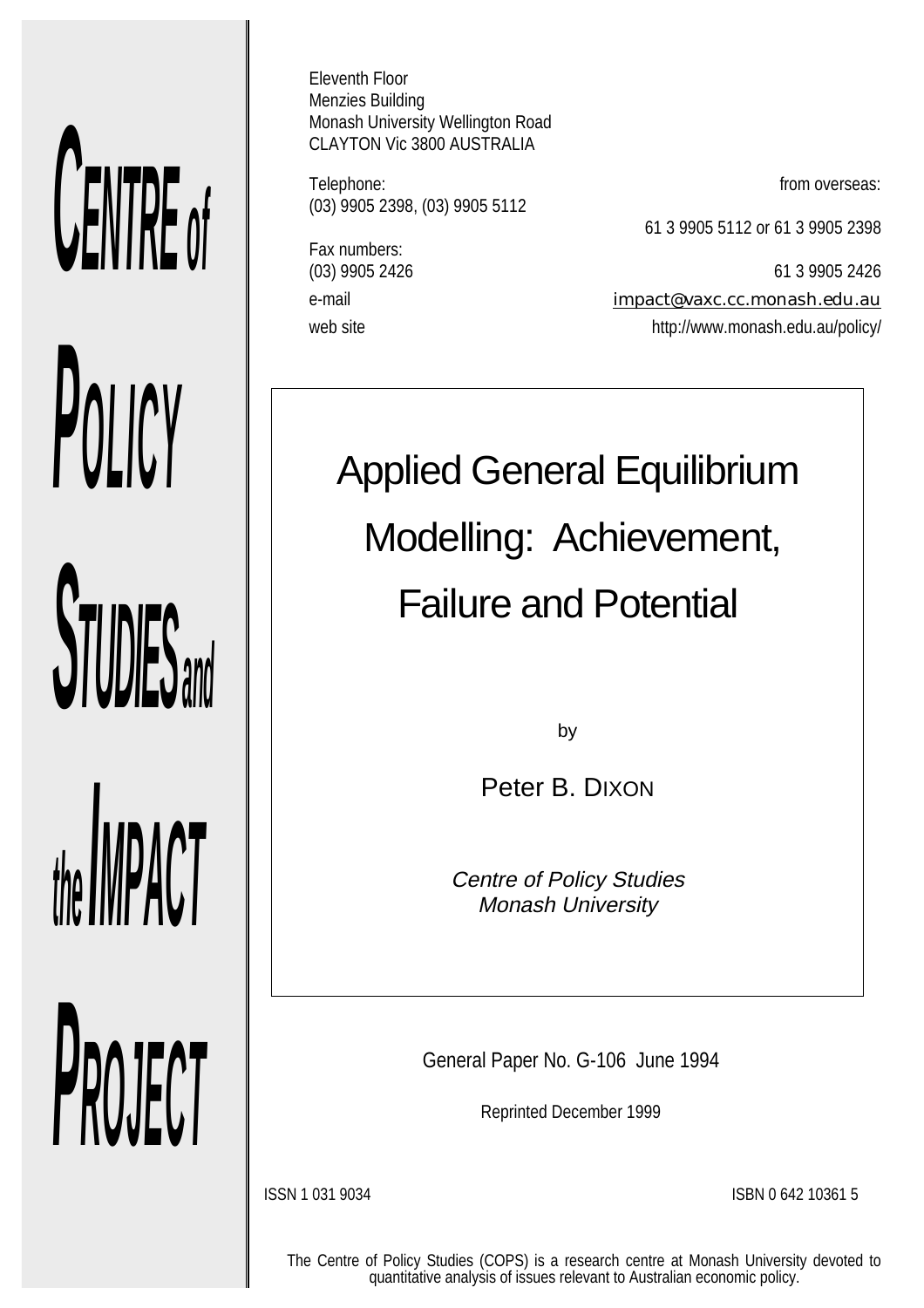## *ABSTRACT*

Over the last twenty years, applied general equilibrium models (AGEMs) have provided useful insights on the likely effects of disturbances in one part of the economy on activity in other parts; e.g. the effects of changes in manufacturing protection on exports of mineral products. On the other hand, AGEM-based analyses of the welfare effects of proposed policy changes have been unconvincing. Nor have forecasts derived from AGE models provided satisfactory guidance to people concerned with investment and other business decisions. This paper explains these views and discusses the research required to move AGE modelling closer to its full potential.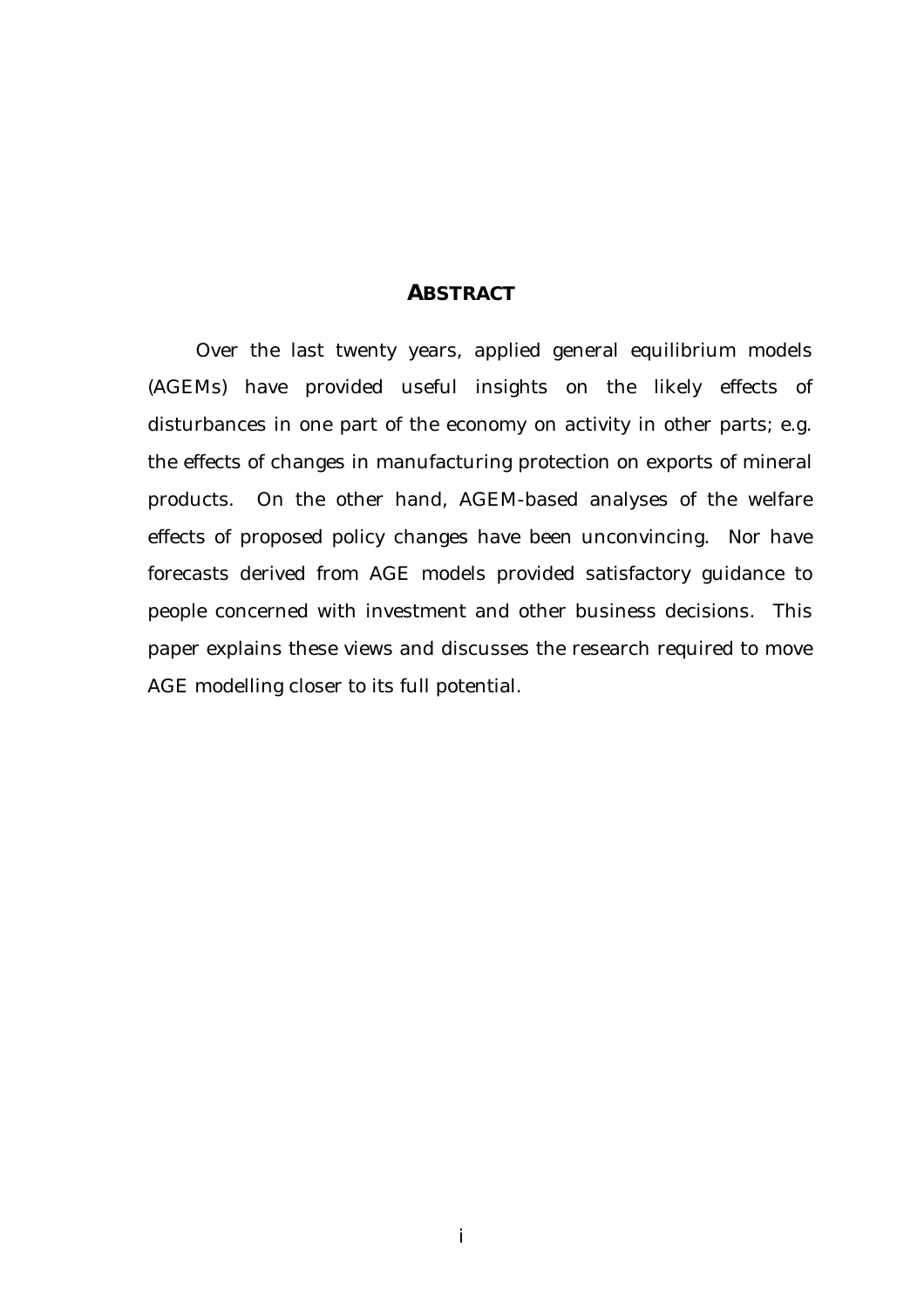# **CONTENTS**

|          |                                                                                | page |
|----------|--------------------------------------------------------------------------------|------|
| Abstract |                                                                                | 1    |
|          | 1. Achievement: quantifying linkages between different parts of<br>the economy |      |
|          | 2. Failure: analysis of welfare effects                                        | 3    |
|          | 3. Potential: disaggregated forecasting                                        | 4    |
|          | Getting the macro right                                                        | 5    |
|          | Getting the input-output data up-to-date                                       | 7    |
|          | Getting to know what the statistics for the industries represent               | 7    |
|          | References                                                                     |      |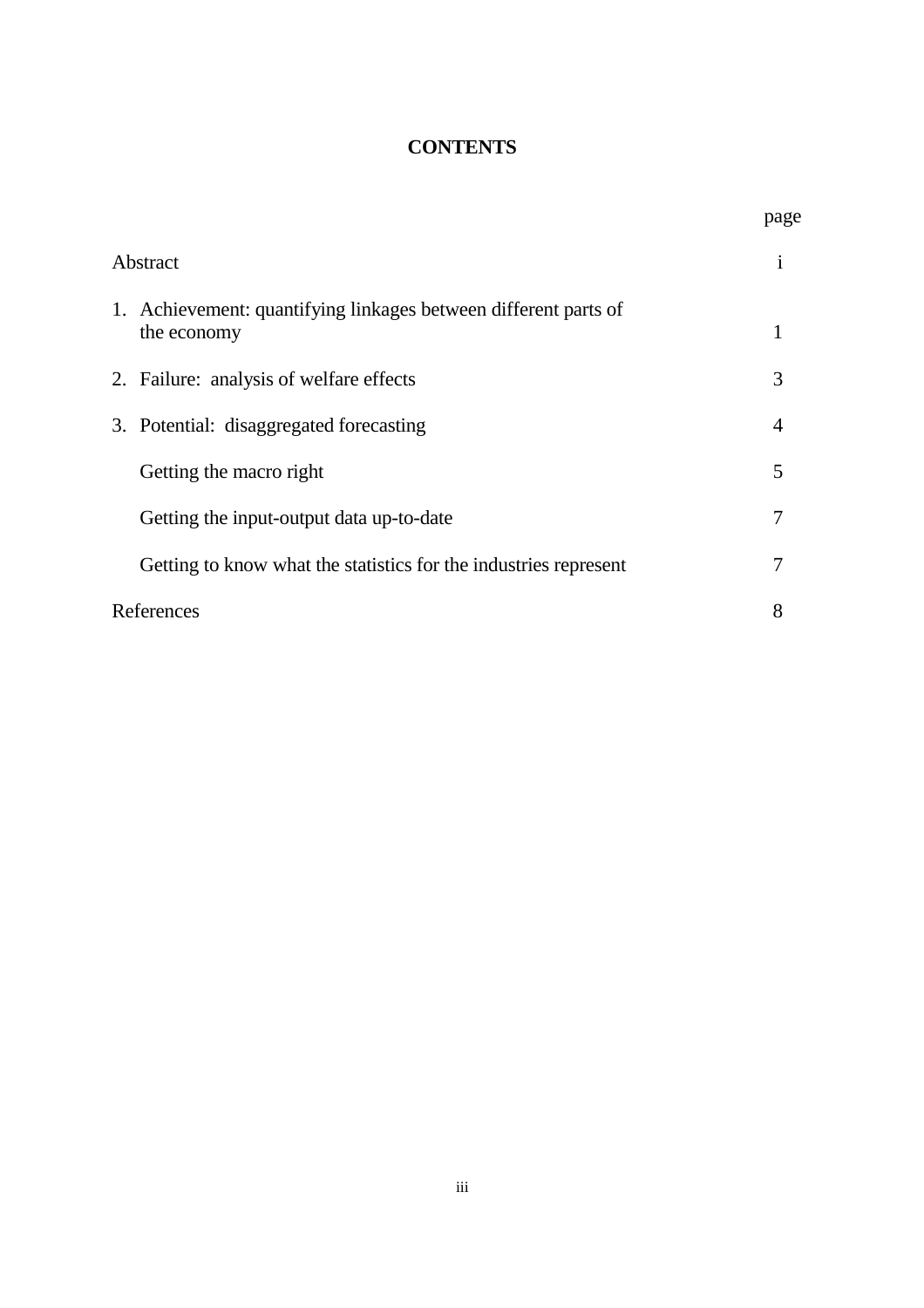# *Applied General Equilibrium Modelling: Achievement, Failure and Potential*

by

Peter B. Dixon\*

This paper contains three propositions.

- (1) Applied general equilibrium models (AGEMs) have provided useful insights on the likely effects of disturbances in one part of the economy on activity in other parts;
- (2) AGE-based analyses of the welfare effects of proposed policy changes have been unconvincing; and
- (3) AGEMs are yet to provide satisfactory guidance to people concerned with investment and other business decisions.

### *1. Achievement: quantifying linkages between different parts of the economy*

Before AGEMs there were input-output models. These emphasise inputoutput linkages between industries. These models imply that stimulation of the motor vehicle industry, for example, perhaps from the imposition of a tariff, stimulates the sheet metal industry. In turn, this simulates the steel industry and so on.

Input-output computations imply that good news for any one industry generates good news for all industries with widespread employment gains. Not surprisingly, input-output models have been and remain a popular tool of lobbyists seeking government favours for their industries.

AGEMs go beyond input-output models by linking industries via economy-wide constraints. These include constraints on the size of government budget deficits, constraints on deficits in the balance of trade, constraints on the availability of labour, capital and land, and constraints arising from environmental considerations such as air and water quality.

With these constraints in place, the economy-wide implications of stimulation of one industry can be negative. In other words, good news for one industry can generate bad news for other industries. An obvious example of this type of result is in AGE analyses of the effects of increases in protection.

This paper is preliminary. After revisions it will form part of a chapter being prepared by Brian Parmenter and me for the *Handbook of Computational Economics* to be published by North-Holland in 1995. We would welcome comments and suggestions. Anyone interested in receiving a copy of our draft chapter in January 1994, please let us know.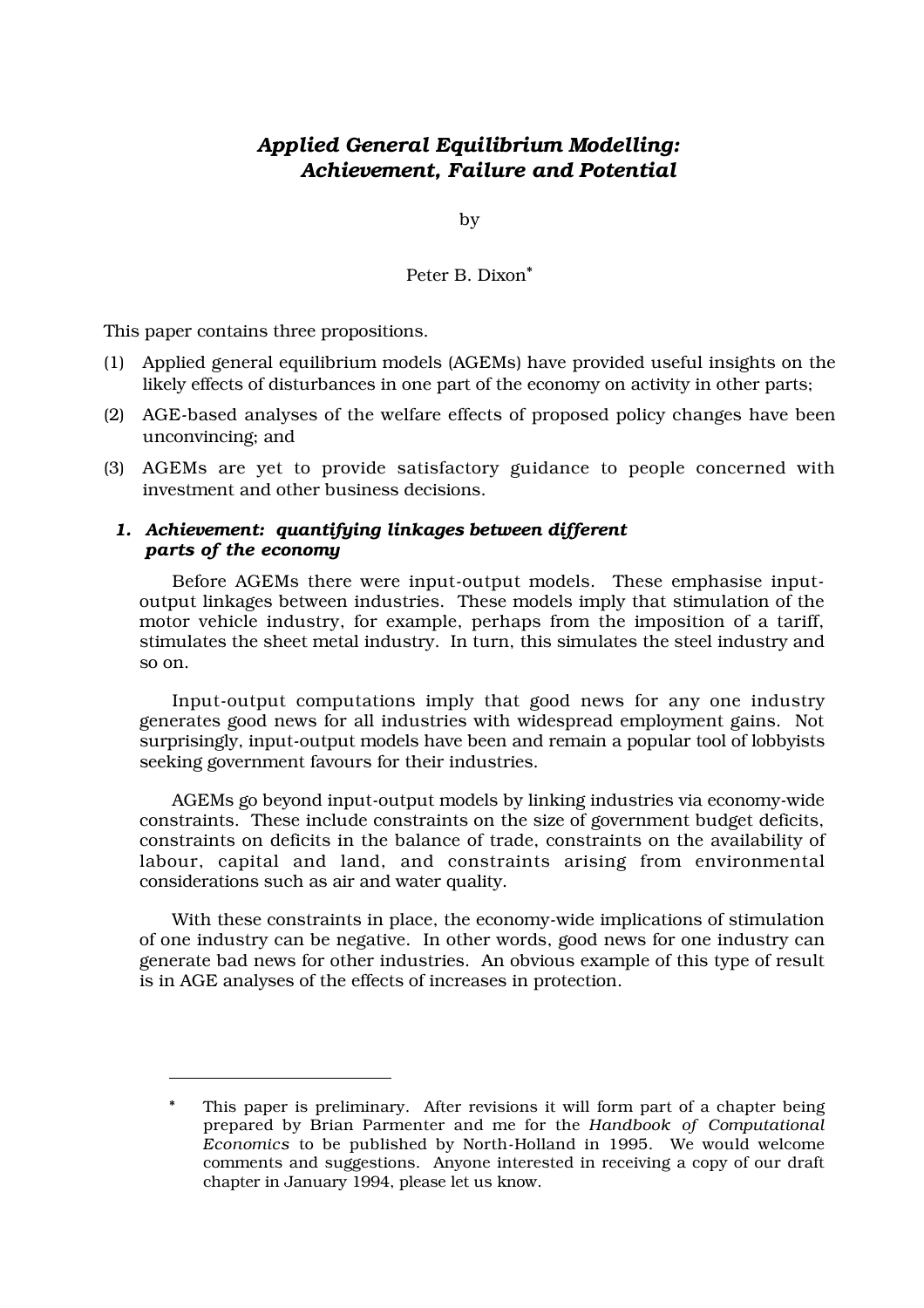Since 1977, there have been a large number of studies of the effects of changes in protection in Australia using the AGE model, ORANI.<sup>1</sup> The general flavour of the results is as follows.

- An increase in protection for textiles, clothing, footwear and motor vehicles saves jobs in these industries.
- However, it increases the prices of their products, thereby increasing the CPI.
- With wage rates being linked to the CPI, there is an increase in nominal wage rates.
- This causes cost increases throughout the economy with a profit squeeze and job losses in those industries which are poorly placed to increase their selling prices.
- Industries in this category are those relying largely on exports for their sales. Selling prices for these industries are determined on world markets, independently of their costs.
- Thus in ORANI, with the protected sector and the exporting sector linked through the labour market, the initial good news for TCF and motor vehicles arising from an increase in protection is translated into bad news for agriculture, mining and other export-oriented activities.
- With the real wage rate fixed economy-wide, ORANI implies that increases in protection have little effect on aggregate employment. The number of jobs gained in protected industries is balanced by the number of jobs lost in export-oriented activities.
- Changes in protection change the regional allocation of activity in Australia with Victoria gaining from increases in protection and Queensland and Western Australia losing. Similarly, changes in protection change the occupational composition of employment.

As well as analyses of the effects of protection, ORANI has been used in many other studies in which economy-wide constraint linkages are important. I give one recent example taken from Adams and Parmenter (1993).

Part of the question to be answered in that report was 'What would be the implications for the states of a general stimulation of international tourism in Australia. Part of the ORANI-generated answer was that Queensland would be a small loser. The explanation relies on linkages between different parts of the economy provided by constraints on the trade accounts.

Certainly international tourists spend money in Queensland, although not as much as one might have thought prior to becoming familiar with the relevant statistics. Although many tourists travel in Queensland, the bulk of their money is

<sup>1</sup> The main reference on ORANI is Dixon, Parmenter, Sutton and Vincent (1982). Chapter 7 of that book is a detailed report of an ORANI tariff simulation.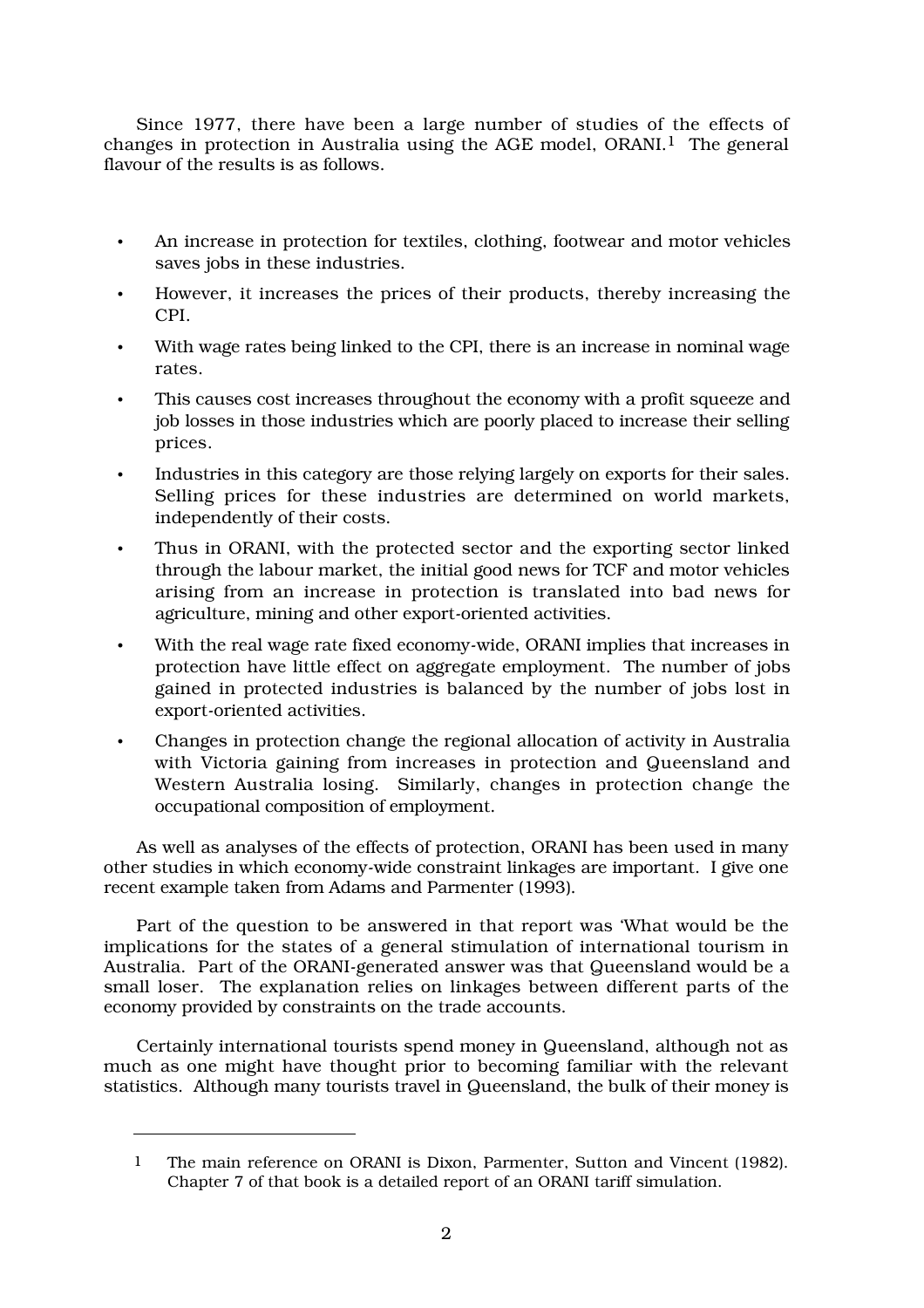spent in NSW, especially on airline tickets for flights in and out of Sydney. Thus, the Queensland economy experiences moderate (not huge) gains from the expenditures of international tourists.

The downside for Queensland comes from the trade accounts. With stimulation of international tourism, there is, according to ORANI, a strengthening of the exchange rate. This impacts adversely on export-oriented activities including mining and agriculture. With these activities representing a comparatively large share of its gross state product, Queensland is left as a net loser from general tourism stimulation.

It is in the tracing out of linkages arising from economy-wide constraints that AGE modelling has had its greatest successes. With the advent of AGE modelling, the input-output approach, with its exclusive reliance on linkages arising from flows of intermediate inputs, is no longer credible.

### *2. Failure: analysis of welfare effects*

Much of AGE modelling over the last twenty years, especially in North America, has been concerned with the welfare implications of proposed policy changes, for example changes in protection, changes in taxes and changes in environmental regulations. Usually, these welfare implications have been measured by calculating the variation in consumer income which would produce the same variation in consumer utility as that generated in the AGE simulation of the policy change under consideration. In the AGE simulation it is normally assumed that the proposed policy change has no effect on total employment of labour and capital. That is, it is assumed that welfare changes arise only from a reallocation of a given quantity of scarce factors of production.

Such AGE calculations of welfare changes often produce very small numbers. I consider two examples. The first is the welfare implication for Australia of a 25 per cent across-the-board reduction in protection. Typical ORANI calculations show a gain of less than 0.2 per cent of GDP. This is not a number likely to stimulate anti-protectionist action.

In Australia, where there have been considerable reductions in protection over the last 20 years, costs of protection (welfare) numbers derived from AGE models have been ignored. In implementing anti-protection measures, policy makers have referred to mechanisms not usually included in AGE calculations. Among these omitted mechanisms are the effects of increased competition on the structure of industries and on the behaviour of both management and unions. With lower protection, policy makers have argued

- (a) that there are likely to be reductions in numbers of firms and product lines allowing lower costs through economies of scale, and
- (b) that management is likely to spend less time on golf courses and unions are less likely to take actions imposing cost increases on firms.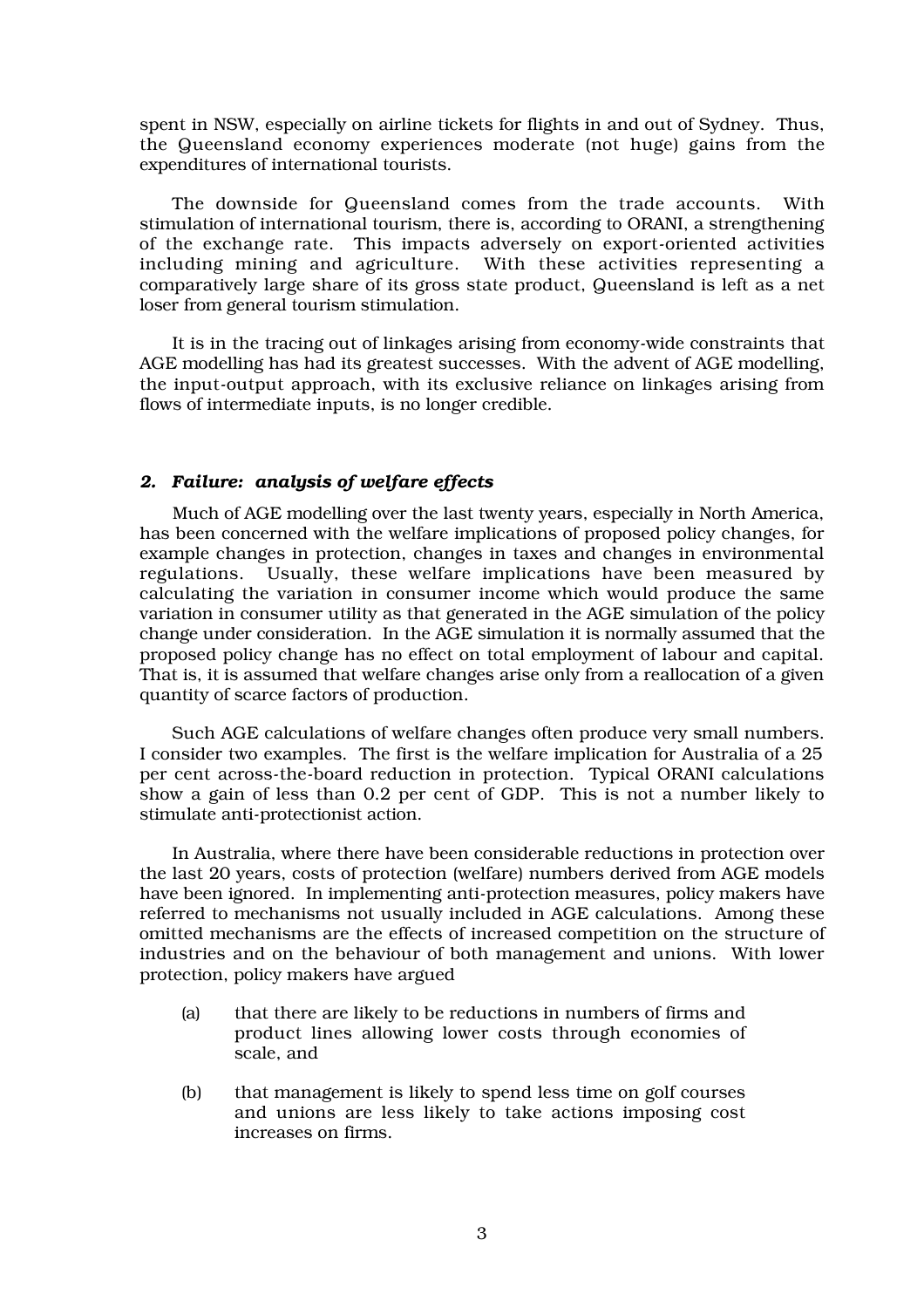Recognizing that they are missing the main motivations for reductions in protection, AGE modellers have sometimes enhanced their welfare calculations by assuming that tariff cuts are accompanied by exogenously given improvements in productivity. This can produce welfare numbers more in keeping with the views of anti-protectionists. However, such AGE calculations merely illustrate the implications of anti-protection arguments. They neither explain these arguments nor provide evidence in their support.

What is needed for convincing AGE calculations of the costs of protection is models incorporating empirically-based descriptions of industrial-organization aspects of industries, of economies of scale, and of management and union behaviour. The most celebrated AGE work incorporating some of these features is Harris and Cox (1984). In Australia, the work of Harris and Cox was taken up by Horridge (1987). However, much remains to be done before AGE models will be able to produce convincing calculations of the cost of protection.

My second example of the inadequacies of AGE-based welfare analysis concerns the costs to Australia of reducing CO2 emissions by 20 per cent by 2005, i.e., the costs of meeting the Toronto target. Using a version of ORANI, the Industry Commission (1991) concluded that the main action required in Australia to meet the Toronto target is the substitution in electricity generation of low CO2 fuels, such as oil and gas, for high CO2 fuels, especially brown coal. They found that this would involve an annual welfare cost of about 1.5 per cent of GDP.

As with most AGE welfare calculations, the IC calculations were comparative static. The IC compared two pictures of the Australian economy in 2005: one in which Australian electricity generation continued to rely mainly on coal with CO2 emissions being of no concern, and the other in which a major fuel switch had taken place to facilitate a sharp reduction in CO2 emissions. As the IC recognized, adjustment costs over the period between now and 2005 were omitted from their calculations. For example, no account was taken of the extra investment needed over this period to replace brown-coal-fired generation plants in the La Trobe valley.

The IC's work on CO2 emissions indicates that if we want convincing AGEM welfare analyses, we need to add dynamics and adjustments costs to the list of required features of the model. Unfortunately, the dynamics required are complicated. Because they do not deal adequately with scrappage, simple dynamic models, assuming perfectly malleable capital stocks, are inadequate. Dynamic analyses of the costs of meeting CO2 emission targets which have adopted the malleability assumption (brown-coal-fired generation capacity can be converted effortlessly into oil/gas capacity) include Jorgenson and Wilcoxen (1992). These analyses, as with comparative statics may seriously underestimate the costs of adjusting to meet environmental objectives.

### *3. Potential: disaggregated forecasting*

Most work in AGE modelling has been concerned with the effects of proposed policy changes or the effects of exogenous events, e.g., the discovery of mineral deposits. However, there is strong demand for forecasts. Disaggregated forecasts are required to help policy makers, investors, trade unions and households to form realistic expectations concerning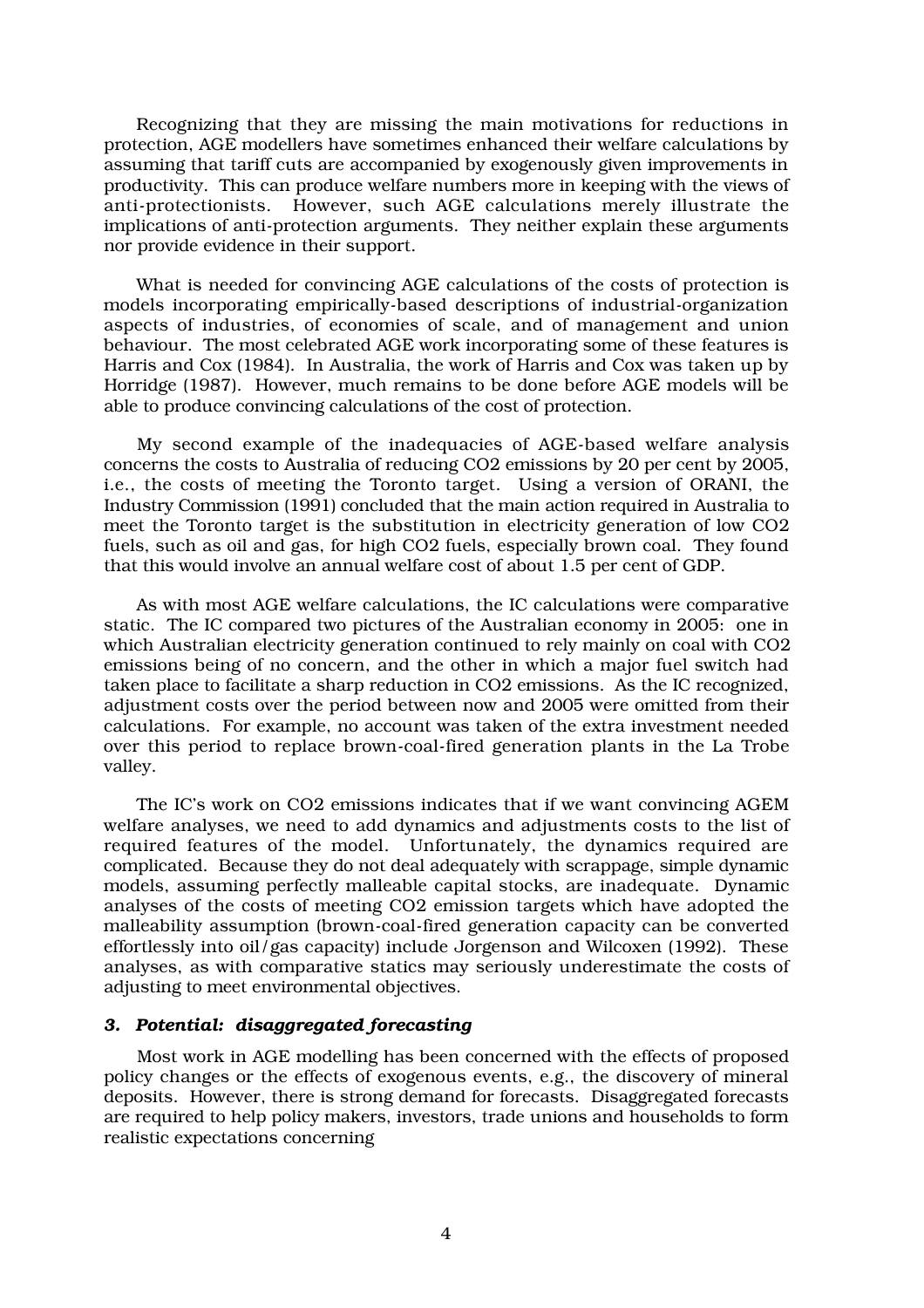- real wage growth;
- the costs of capital relative to labour;
- the industrial composition of economic activity;
- employment growth in different occupations and industries;

and

• growth rates in different regions.

Early attempts at practical multisectoral forecasting relied on strongly empirical but theoretically loose models. I have in mind the DRI and Wharton models. In these models, the role of economic theory was mainly to suggest variables to be tried on the right-hand sides of regression equations. For example, in the demand equation for motor vehicles, theoretical reasoning suggests that we should include on the right-hand side disposable income and various prices: the price of motor vehicles, the prices of complementary goods, e.g., fuel, parking services and repairs, and the prices of substitutes e.g., train and taxi services. Having established such a list of candidates for the right-hand side, the usual approach was to run regression equations, discarding variables which did not appear to add to the explanation of historical movements in the left-hand variables.

The problem is that the historical record is not rich enough for a predominantly statistical approach to quantify adequately the effects of all of the important righthand variables. An example of what can go wrong was provided by forecasts made in the early seventies suggesting that the first oil-price shock would have very little impact on economic activity in the US or in the rest of the world. Later, it became apparent that the oil-price shock was a major cause of world-wide recession. Because the historical record up to the time of the shock had no examples of large oil-price movements, the predominantly statistical models underestimated the impact of this event in influencing the future course of the world economy.

AGE models employ tight theoretical structures. Households, producers, importers, exporters and distributors are modelled as agents whose behaviour is described by optimizing problems (e.g., utility maximization and cost minimization). Under this approach, plausible values are assigned to coefficients for which the historical record cannot reveal values. Although the historical record may not have contained direct information on the effects of changes in oil prices, it did contain information on the effects of other cost increases. With the tight theoretical approach of AGE modelling, empirical evidence on the effects of one sort of cost increase helps us to fix values for the coefficients describing the effects of other sorts of cost increases. Consequently, it is unlikely that an AGE model would have generated the forecast that a sharp increase in the price of oil would be a matter of little importance.

Nevertheless, AGE models have not yet proved themselves to be valuable forecasting tools. While a tight theoretical structure is an attractive feature, it is far from sufficient. In our efforts to transform ORANI into a forecasting tool we have identified the following areas as requiring major effort.

### *Getting the macro right*

The first attempt to use ORANI in forecasting mode was Dixon (1986). Forecasts were produced for the period 1986 to 1990. The main feature of these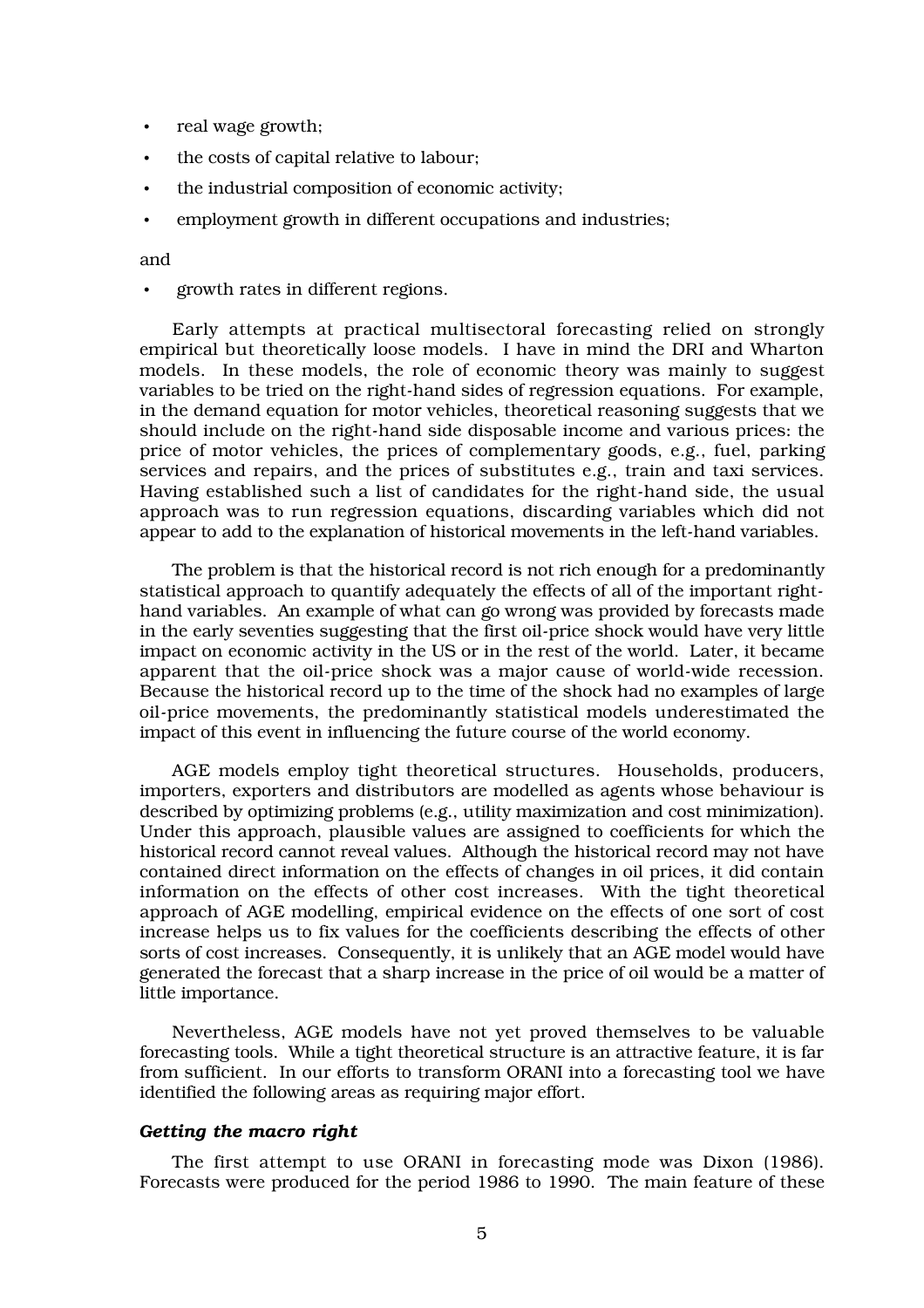forecasts at the macro level was a sharp reduction in Australia in the costs of capital. This was supposed to follow from two sources:

- (a) a reduction in real interest rates world-wide in response to a contraction in the US budgetary deficit, and
- (b) the formation of market expectations that the Australian exchange rate would be strong through the forecast period.

The assumed reduction in the costs of capital produced in our forecasts an investment boom, rapid real wage growth and average annual GDP growth of over 5 per cent. At the industry level, we projected good prospects for investmentrelated industries such as construction.

In later papers, e.g., Dixon and Parmenter (1987), we argued that foreign financiers would insist that Australia stabilize its foreign debt as a share of GDP by the end of 1990. Through ORANI, we found that this implied a sharp real devaluation of the exchange rate with high real interest rates and costs of capital. This led to forecasts of only modest real GDP growth, poor prospects for real wage growth and poor prospects for investment and investment-related industries.

None of our early ORANI forecasts have been close to reality. It is now clear that we did not know enough about how to forecast the macro economy. Because our macro forecasts were inaccurate, our industry forecasts were unrealistic.

Our current approach is to use Syntec Economic Services to provide macro forecasts. Syntec has been specializing in macro forecasting for 20 years with considerable success. They pay particular attention to movements in overseas economies. As they demonstrate in their numerous publications (see, for example, Syntec 1993a and b), Australia's business cycle is closely connected with that of the US. The explanation is that growth in the US and other OECD economies is the main determinant of movements in Australia's terms of trade. Those movements exert a strong influence on GDP, the exchange rate and other macro variables in the Australian economy.

In summary, the philosophy behind our decision to build an alliance with Syntec has three elements:

- (a) we know that the value of CGE-based forecasts of industry, regional and occupational variables depends critically on the reliability of the associated macro forecasts,
- (b) we think that Syntec does a good job of macro forecasting, and
- (c) macro forecasting can be separated from the development and application of a CGE model. This makes possible productive specialization of labour, with COPS dealing with industry, regional and occupational issues while Syntec works on the macro and international situation.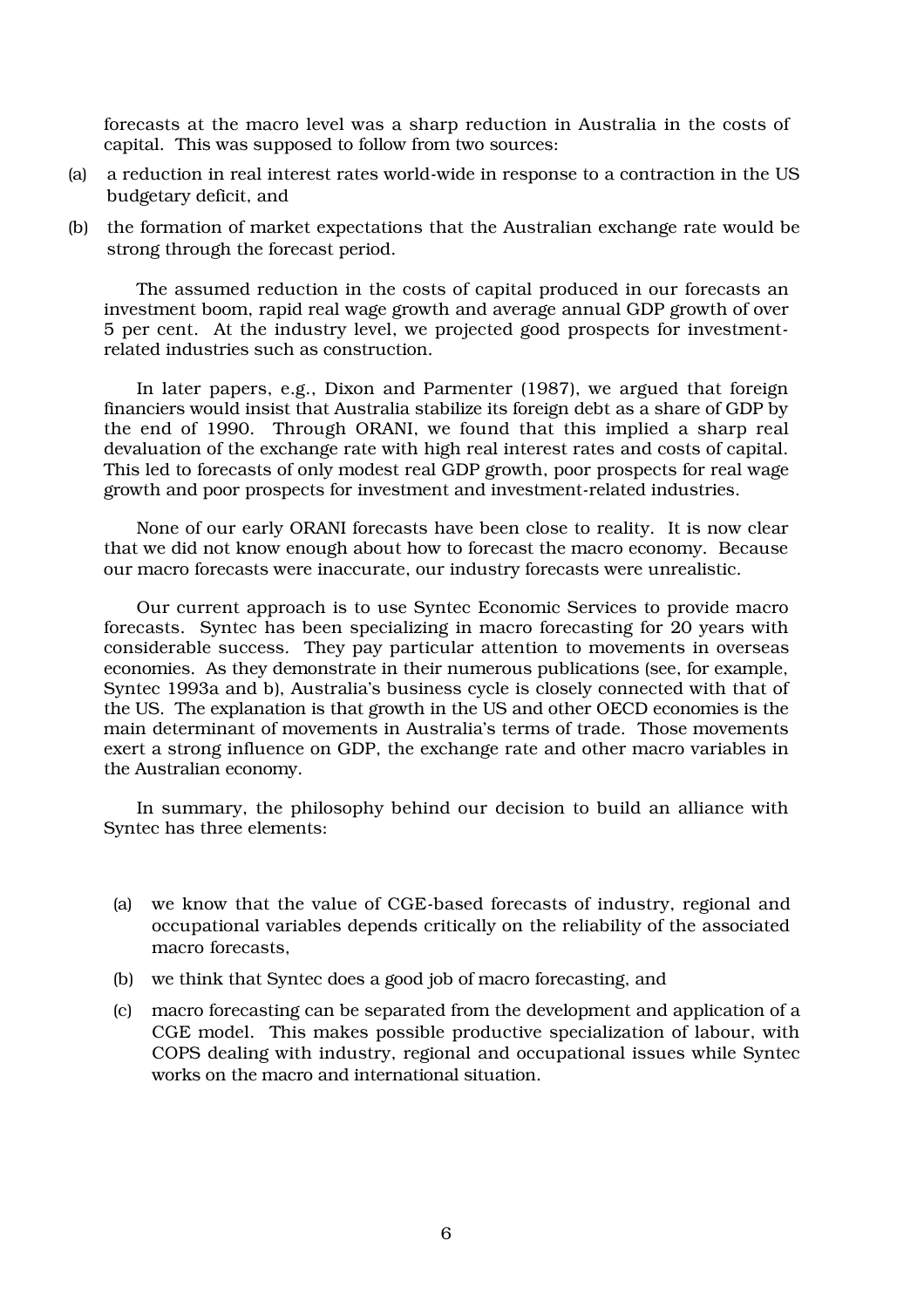### *Getting the input-output data up-do-date*

The latest ABS input-output tables are for 1986-87. This is not a satisfactory starting point for forecasting in the 1990s. As explained in Dixon and McDonald (1993a), we have devoted considerable resources to updating the tables to 1990- 91.

Among the spinoffs from the update project have been a detailed quantification for the second half of the 1980s of technological change and of changes in consumer tastes. This has helped us to develop forecasts of these variables for the 1990s. In addition, the update project has given us a framework for analysing structural changes in the Australian economy (see Dixon and McDonald, 1993b).

### *Getting to know what the statistics for the industries represent*

In most AGEMs the same specification (e.g., Leontief, CES, nested CES, etc) is used for all industries to describe technology. Only the parameter values differ between industries. Similarly, there is a uniform specification of how imported products compete with domestic products (e.g., the Armington specification). In forecasting, we are finding that standard specifications often fail to represent adequately the statistical entities being modelled. I give two examples.

- *Communication*. In the ABS input-output tables this industry has considerable imports and exports. Does this mean that output and employment in the industry are highly sensitive to exchange rate movements and to costs in Australia relative to costs overseas? This is the conclusion that follows in ORANI under standard specifications of the behaviour of trade flows. On getting to know about the nature of trade flows in communication, we find that this is not a sensible conclusion. Communication imports are mainly payments by Australia's Telecom to overseas telephone companies for facilitation of the transmission of calls from Australia. There is also a rental component for Australian use of foreign-owned communication satellites. Communication exports are mainly payments to Australia's Telecom for facilitating the transmission of calls coming from overseas. Given the nature of these trade flows, we expect future movements in exports to be approximately in line with those in imports (calls go to and fro). After modifying our specification of the industry to recognize the links between its imports and exports, we no longer find that its output and employment are highly sensitive to its international competitiveness.
	- *Aircraft.* Does an upsurge of imports of aircraft harm employment and output in the Australian aircraft industry? This is the result that ORANI gives under standard specifications. However, on looking into what the industry does we find that its product is complementary with imports rather than competitive. The local industry specializes in aircraft repairs and the manufacture of parts. On changing the standard specification to reflect this, we find that the local industry is likely to prosper during a period of strong growth in the volume of imported aircraft.

In our forecasting version of ORANI (the MONASH model) there are 112 industries. It is a long and tedious task to think about what the statistics for each of these industries really represent. However, if we are to develop a valuable forecasting tool, this task cannot be avoided.